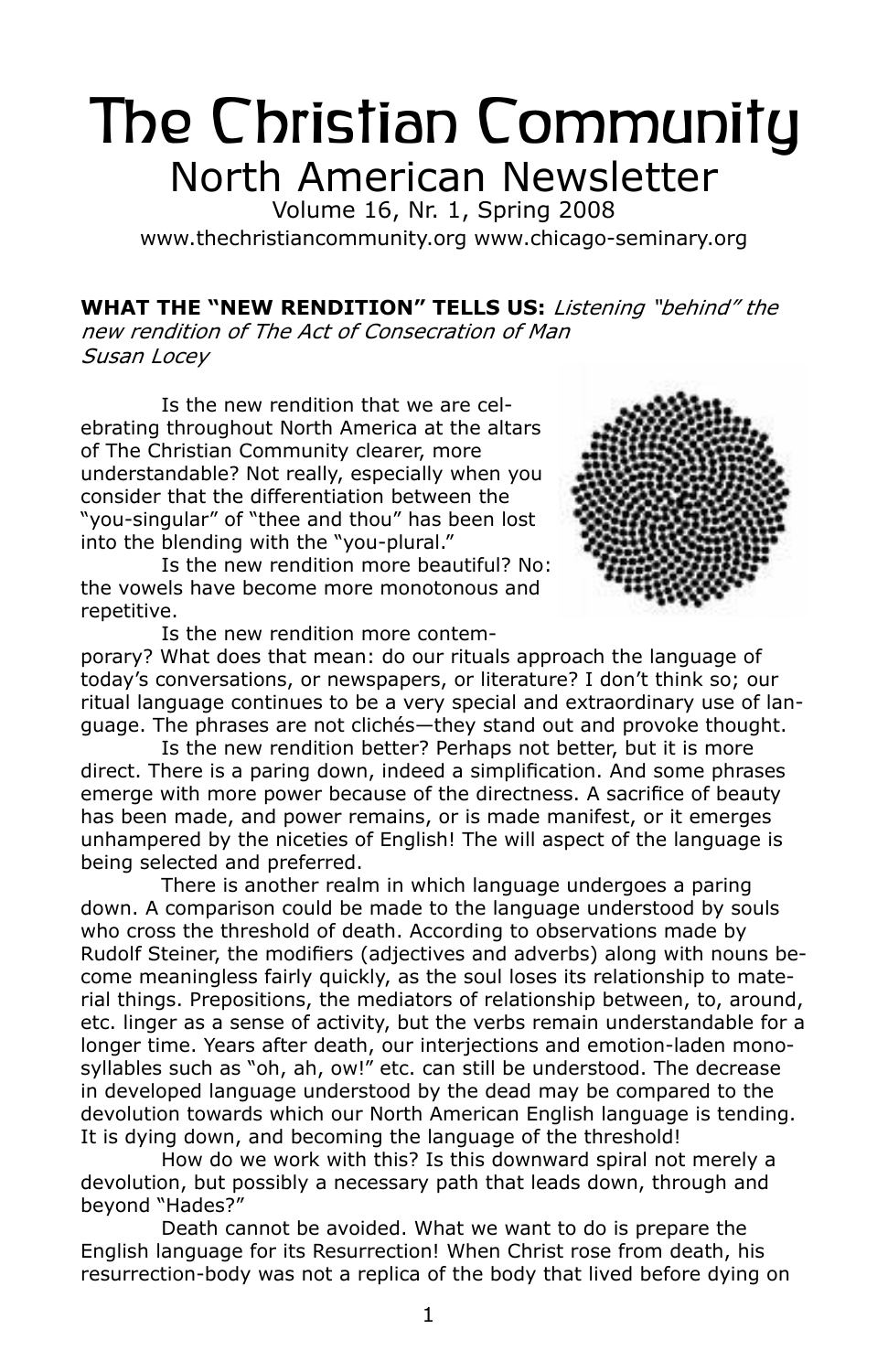the cross. This was the mystery of His not being recognised by the disciples on the way to Emmaus. Could this same re-creation after death also be true for the body of a language? Will the English of the future resemble the English of the present? We already know when we read Chaucer how much English has stretched and changed in the last 600 years. What will the English of the future be like?

Or perhaps a more burning question for us could be: What does English need for its resurrection? Can we contribute to this?

I think English is uniquely "equipped" to be a language basis for the future. It is a language whose substance and meaning do not incarnate so strongly into the words themselves. The spirit of the language walks "above the words," utilising just enough of the sounds to convey an impression of its existence. It cannot live (communicate) without the vowels and consonants, but the picture quality and the power of will exist in a realm beyond the words themselves.

We can imagine that these symptoms, or signatures, of the North American English language reveal gestures of the particular spiritual being from the ranks of the archangels who lives in this element. What are the characteristics again?

- the language favours the will element; •
- it can build a bridge across the threshold; •
- it is simplifying itself, paring down, becoming essential; •
- English liberates the realities of ideas and ideals from the words that carry them… •

There is also an inherent creativity in English. It is amazing how many new words have been coined in the last 50 years, and how many words have completely changed their meanings.

The archangel of our language inspires change. The empowerment of the will is being cultivated through the language. We are being led into threshold language. And creativity is being fostered more than form. But this does not lead automatically to resurrection. Strengthening the spiritual content of our free inner life is the only hope for our language to emerge renewed! Active prayer, meditation and spiritual conversation are the contributions we can make for the future life of our language—for that matter, the future life of every language.

This verse from Rudolf Steiner's Verses and Meditations offers focus for these thoughts about language:

> In present earthly Time Man needs renewed spiritual content In the words he speaks. For of the spoken word Man's soul and spirit During the time outside the body while he sleeps Retain whatever is of spiritual value. For sleeping Man needs to reach out Into the realm of the Archangeloi For conversation with them; And they can only receive the spiritual content— Never the material content of the words. Failing such conversation, Man suffers harm in his entire being.

> > $\sim$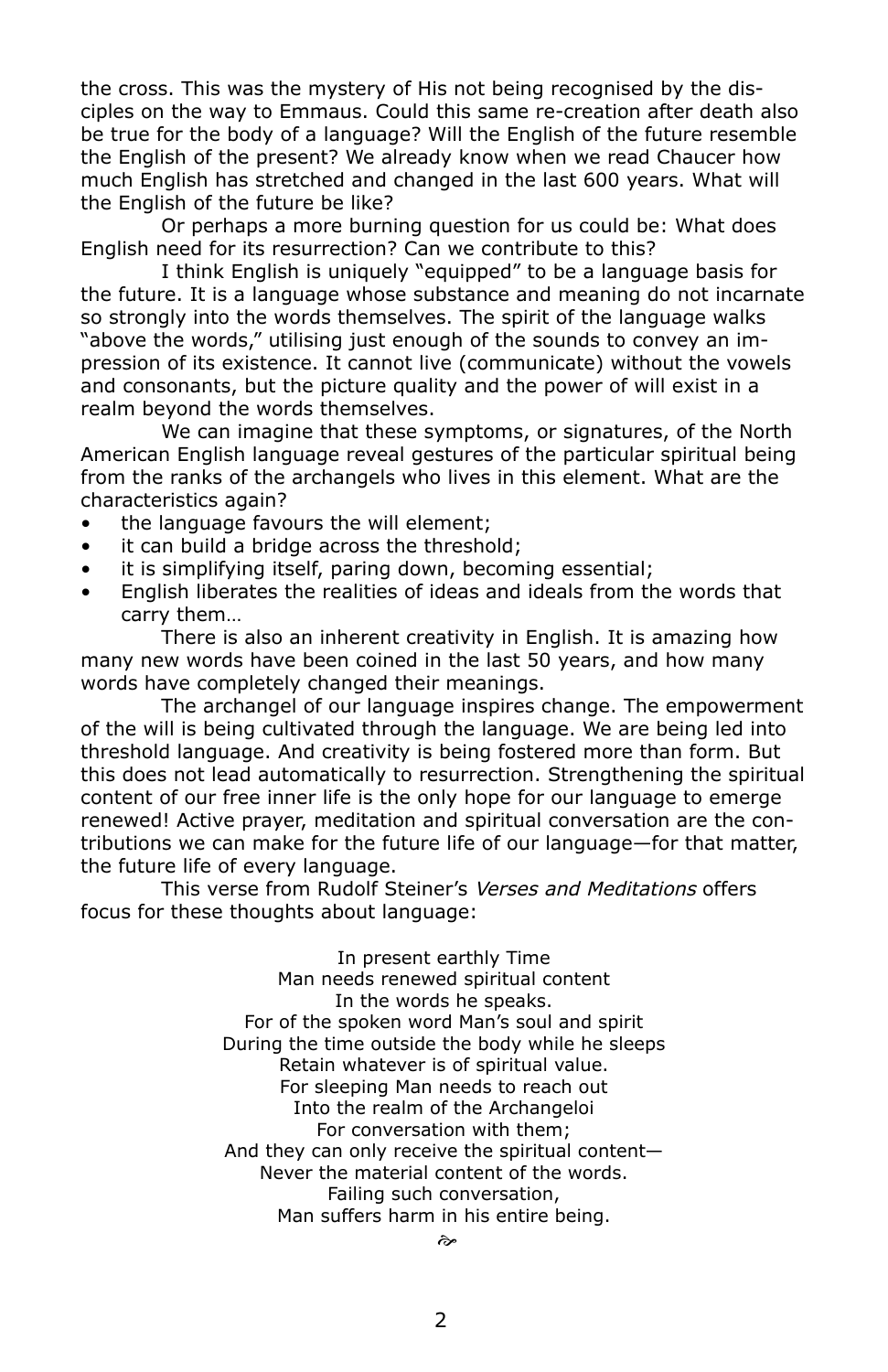## **Children's Summer Camps 2008 and Family Camp**

- **East Coast Summer Camp** for children ages 8-14: Thurs. Aug. 7 to Sat. Aug. 23, Glen Spey, NY. Contact Carol Kelly caroltkelly@ juno.com 845 426 3144. **•**
- **Midwest Summer Camp** for Children ages 9 13 Camp Decorah on the Black River in western Wisconsin,Monday, August 4 to Sunday, August 17, 2008. Cost: \$425 per child. For information contact Rev. Richard Dancey: Tel.: 773-506-0963. **•**
- **West Coast Children'sCamp Tamarack** dates are June 26-July 12. \$1,000. Contact Sanford Miller, 916-965-9112. **•**
- The Christian Community will hold a **Family Camp** on Vancouver Island in July 2008. For details, contact Susan Locey, 604-415- 0600. a •



Nat McFee

## **Nature and the Holy Spirit : a Canoe Retreat for Spiritual Renewal**

Howard Lee

One mid October afternoon, eleven souls gathered on the shore of Wood Pond, Jackman in north west Maine. Zoe & Dennis Workman, Kerry & Howard Lee joined Julia Polter, (Christian Community priest in Boston), Pat Chanterelle, Caro Dellenbaugh, Cordelia Lane and Barbara Rose McIntosh on a retreat entitled Nature and the Holy Spirit. We packed our five canoes with supplies and paddled out onto the choppy waters of the lake. As we reached open water, the wind picked up and we found that we needed to find the faith to follow our leaders and turn the canoes broadside into the waves, allowing some water to splash into them, as we were led we knew not where.

They led us into a somewhat sheltered cove, where we found a camp consisting of a dock, a fine wooden hut, where we met, ate and some slept, and two yurts, where the rest of us slept on bunk beds. Each building had a wood stove, which was put to good use. Two outhouses completed the camp. It was all built on a rocky hillside and surrounded by thick woods. This would be our home for the next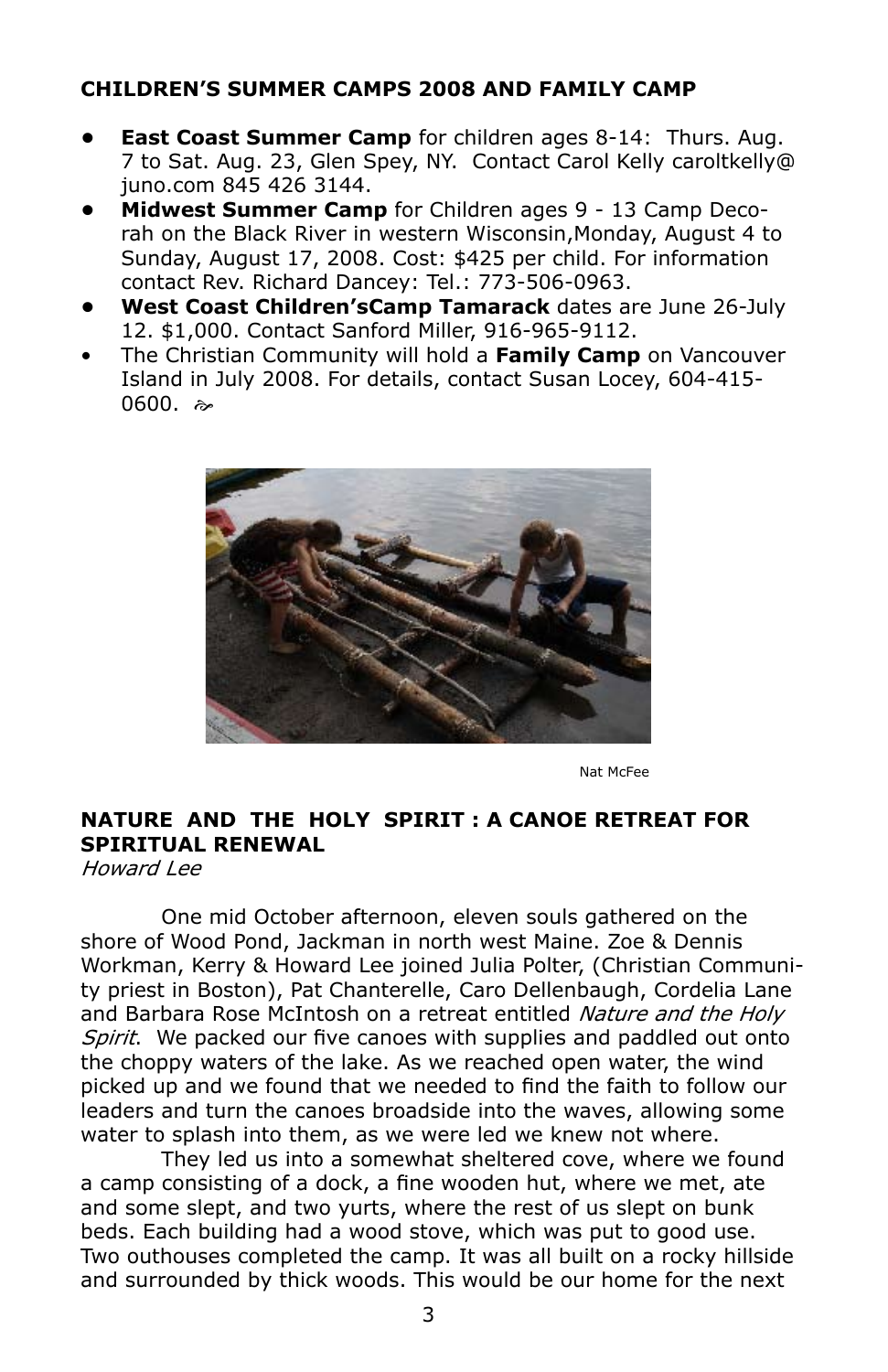three days. We were led by the able, hardworking and very caring Sarah Hyde and Kirsten Edelglass. They are both outdoor guides and were donating their time to the Christian Community Priest Retirement Fund. The retreat was, in part, raising money for this fund.

The weather was cool and wet, but the fellowship was very warm. Hillsides were aflame in autumnal splendor. We all spent several hours in individual meditation in the woods, or on the water. Julia led us in conversations about the Holy Spirit and held a Close of Day service each evening. Everyone contemplated several lines from the Creed, trying to clarify what they meant for each of us and we shared our hopes, fears and love in circles of reflection. We also shared excellent food and singing, often rounds, which accompanied almost every activity. The final circle ended by writing whatever we wanted to release onto birchbark and assigning it to the flames of a fire.

By the end of the weekend, we had formed a tight knit group and had shared experiences that would produce a warm glow in our memory for a long time to come. Even though the rain clouds thickened as we paddled our canoes back to "the other world", it failed to dampen our spirits, or our enthusiasm to try to have another retreat next year. With love and gratitude to all members of the group.  $\gg$ 

### **NATURE AND HOLY SPIRIT 2007**

Cordelia Lane

Where: Big Wood Pond, Jackman, Maine near the border of Quebec, Canada

 Latitude – 45 degrees, 38 min., Longitude – 70 degrees, 18 min.

When: October 11-14, 2007

Weather Forecast: Rain (lots of it), temperatures in the 30's and 40's Why: A Canoe Retreat for Spiri-

tual Renewal

 Eleven hardy souls launched five heavily-packed canoes into the Moose River in the late afternoon of Thursday, Oct. 11 with the goal of spending four days together exploring Nature and the healing qualities of the Holy Spirit.

The paddling was easy



in the river, a tad more challenging in the first stretch of the lake, then more strenuous still as the wind increased and the waves grew. After a very satisfying trip of about one hour, the eleven arrived safely at their "home" for the next few days – a one-room, wooden camp and two sleeping yurts surrounded by a thick growth of Maine woods.

This retreat was organized by the Christian Community in New England in cooperation with Two Roads Maine, a non-profit organiza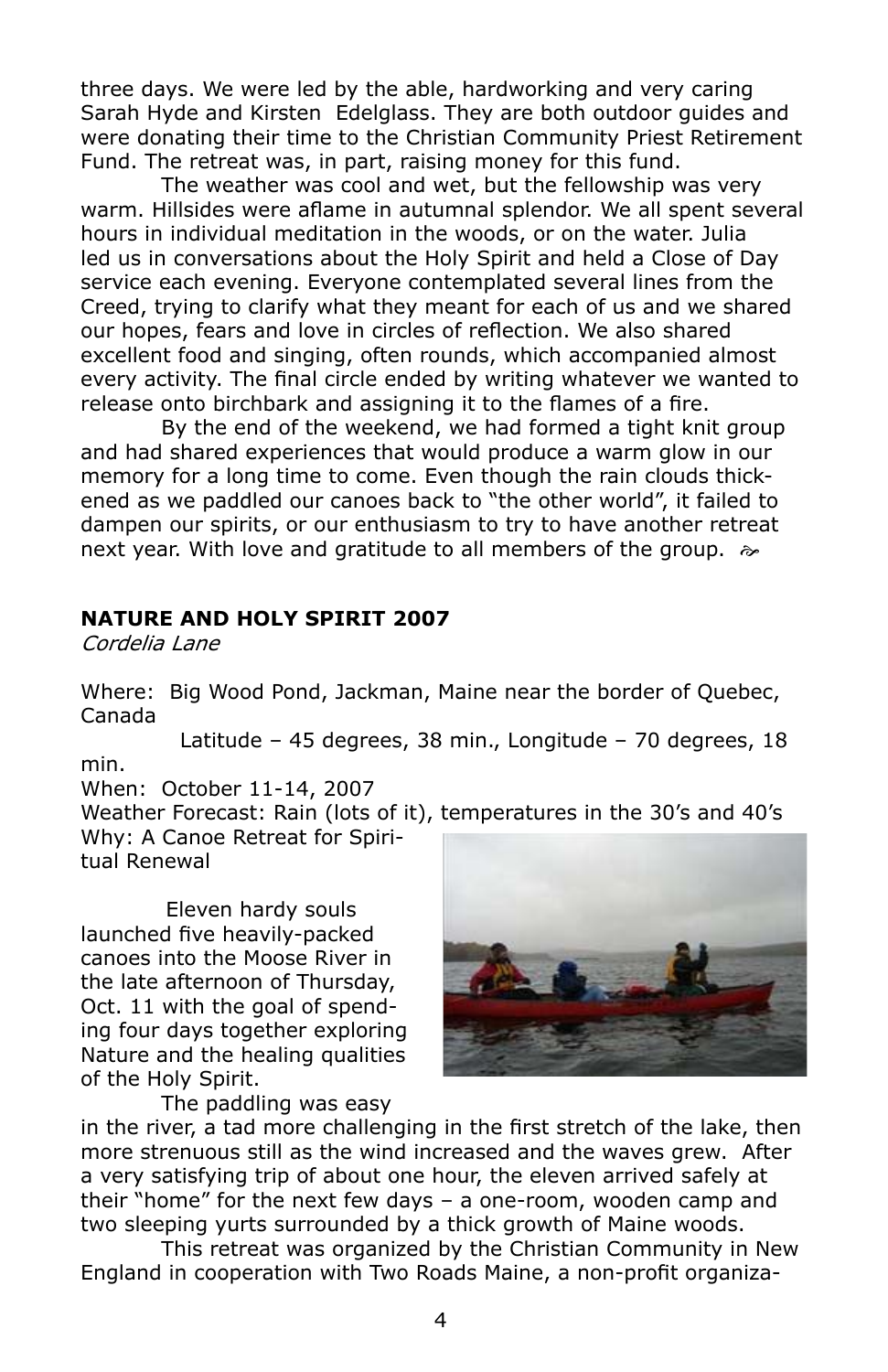tion guiding healing retreats in nature. The leaders of the trip were Rev. Julia Polter of the Boston congregation, Sarah Hyde and Kirstin Edelglass – both guides with Two Roads Maine.

After a hearty and delicious evening meal prepared by the trusty guides, all participants enjoyed an evening talk about the Holy Spirit led by Rev. Polter followed by a Close of Day service and lovely lyre music. Once tucked into warm and downy sleeping bags, we drifted off in silence to a sleep whose sweet dreams were only occasionally interrupted by the skittering and munching of the resident mice.

Day Two dawned to cool temperatures and steady rain (lots of it - shucks, the weather forecast was right). After safety instructions from our guides (whistles included), all participants began a three-hour solo. Some were drawn to the water; others wandered in the woods – each with one line of the Christian Community Creed to contemplate.

Later we eleven sat in a circle for Council. This was a time for voluntary sharing from the heart by one person while all others were practicing deep listening. Thoughts and questions about the various lines of the Creed poured forth into the middle of the Council circle as well as other feelings or issues that were on people's hearts and minds. Sarah and Kirstin did an excellent job of ensuring that the whole tone of the Council was that of warmth, love, respect, and confidentiality.

After Council, there was a bit of free time. A few did some merry music-making together with recorders and voice, while others simply relaxed. Following our evening meal, we gathered once again with Rev. Polter to penetrate further the mystery of the Holy Spirit. Our first full day together in the woods ended once again with a short Close of Day service.

Day Three dawned to milder temperatures and sun breaking through the partial cloud cover (hooray – the weather forecast was wrong!). The pattern set the day before was repeated – a three-hour solo in woods or on water, an afternoon Council and an evening discussion about the Holy Spirit, interspersed, of course with the truly hearty and delicious meals. This day also included a surprise "field trip" to Mud Pond – a ten-minute canoe trip and short hike away - during which a hoped-for moose was at least heard, though sadly not seen. Although Day Three was almost identical to Day Two in an outer way, the inner bonds between and among the eleven had deepened, as had their formerly somewhat wobbly concepts about the Holy Spirit.

Day Four - the last day – there was no time for a solo, but a final Council. Packing out the canoes was much easier than the pack –in (all those hearty and delicious meals happily consumed a lot of weight). Surely, the eleven participants will long remember their time alone in Nature, the tuneful group singing, the heartfelt sharing during Council, the poignant graces before meals, – oh yes, the excellent and abundant meals themselves, the skittering and munching mice every night, the lovely lyre music, the touching of human souls one with another.  $\approx$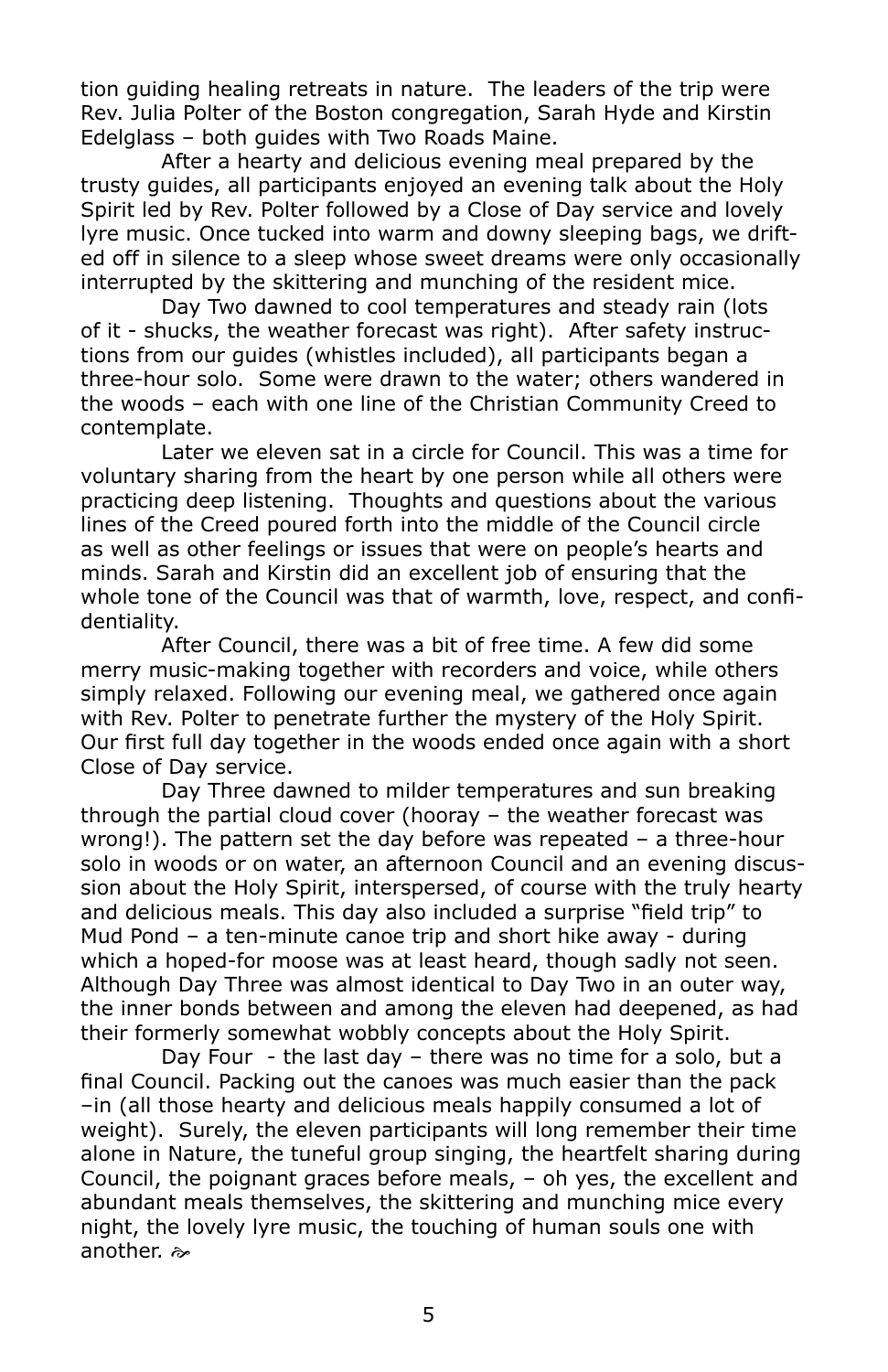## **Members' Week 2008**

**Walking with Christ - Working from Christ**—A Week at the Seminary in Chicago for Members of The Christian Community, August 23-28, 2008 Cost: \$175. For more information please contact Rev. Gisela Wielki, giselawielki@sbcglobal.net or call 773-472-7041. (See report of last year's Members' Week below.)  $\approx$ 

#### **Reflections on Members Week at the Christian Community, Chicago 2007**

Walking with Christ, Working From Christ (Thanks to Gisela Wielki and Richard Dancey) Martin J. Young

How refreshing and timeless was that week living with the Christian Community in Chicago. The members' week, "Walking with Christ, Working from Christ" was perhaps exactly what anyone whose life has wandered a bit, needed in order to come back to the fundamentals of genuine Christian life.

I would like to thank those who made the week possible. Not everyone is cut out to be a priest; thank goodness for the few who do choose this vocation, who commit to a lifelong bond with the spirit as servants of Christ. Without such sacrifice, experiences like ours might not have been possible, in the short week. I would also like to thank the members (and non-members we found) who made the effort and commitment to come for the week. Our deepening in understanding of the Sacraments within the Christian Community, the Gospels and their true and deeper meanings as well as the significance and power of the Lords Prayer, have surely left each participant with enough material to digest easily for the next year if not a lifetime.

 The theme of the week seemed to encompass the fact that you could not possibly encompass everything. The fast pace, discussions and activities made everyone realize that they were actually on the forefront of the charge of the Christian Community rather than "retreating". Beyond our diverse ways of thinking and our prejudices, our biases, varying points of view and often humorous disagreements, we experienced the idea of our commonalities, the idea of community life and thought, and in the center was Christ, his thinking and his presence in all of our lives.

One of the most interesting outcomes of the week happened in the first couple of days when each participant was asked to describe themselves, where they came from and how they came to the Christian Community. As each member described what had brought them to this place in time, the overwhelming experience described very similarly by all present, was "that there was something different, something more genuine, something very real and profound, a Presence" about the Christian Community services, which most of us felt we had not or could not experience anywhere else. Since many diverse religious backgrounds were represented, including other Christian denominations, Buddhism and other forms of spirituality and religious outlooks, the fact that so many were willing to testify to the truth, power, beauty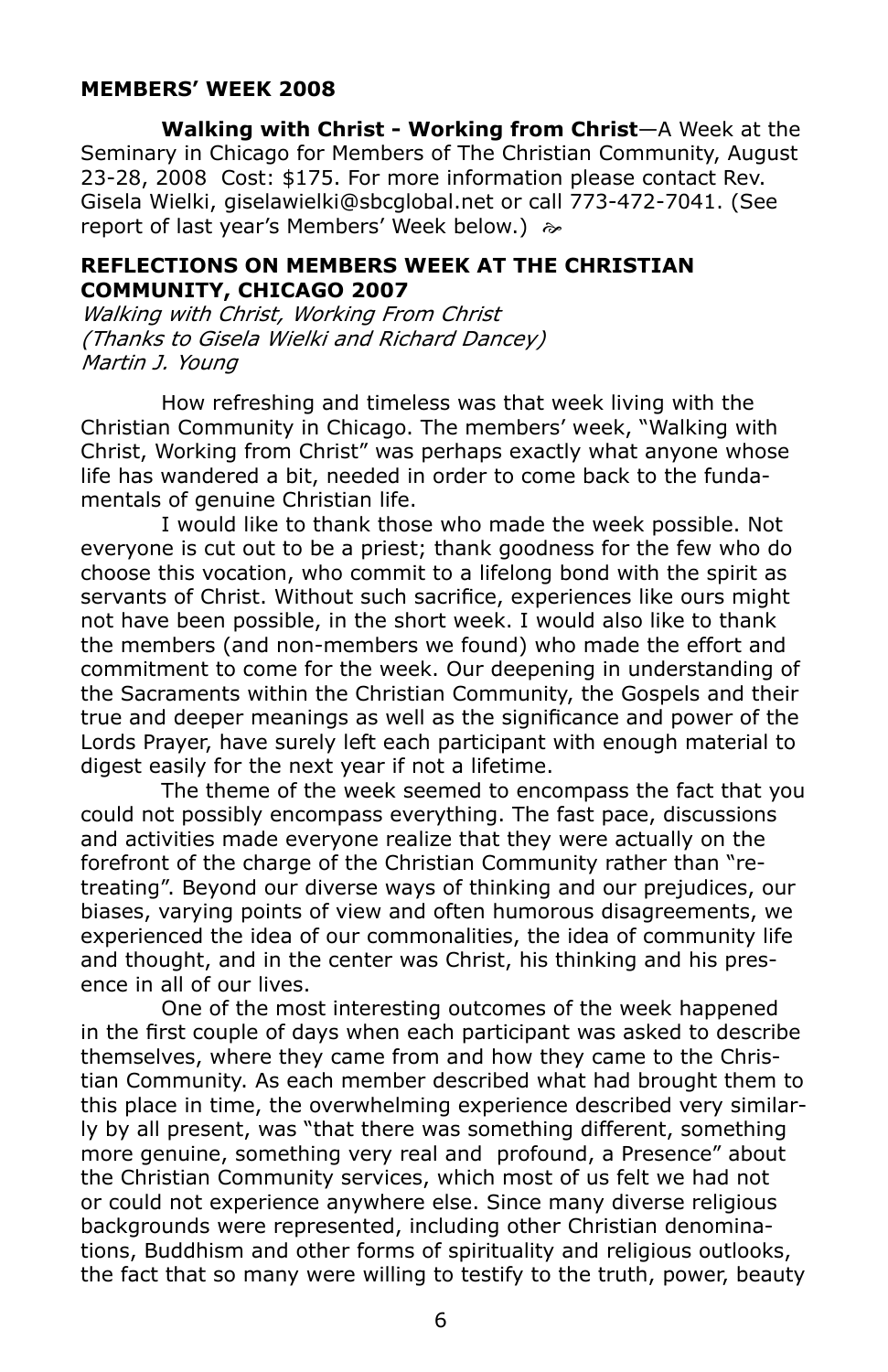and genuineness of the Christ's presence in the Christian Community as the reason for attending the week was deeply moving.

I had just returned from active duty in Iraq. It seems that no matter how far one travels physically, emotionally, spiritually, intellectually, having a home like the Christian Community in this world is a gift beyond measure. Christ has the undeniable power of bringing us back to reality, back to this life and to our responsibilities, practically, morally and spiritually, as caretakers of the earth. It is a genuine daily experience of the true workings of Christ in our lives and a very real "Walking with Christ and Working from Christ" which brings us to the Christian Community. Through a genuine understanding of Christ by understanding the work of the Christian Community and its relationship to the body of knowledge found in Anthroposophy, this deepening and enriching of life becomes very possible.

At several junctures throughout the week, the idea came up that indeed the work we were doing at the conference (and the entire work of the Christian Community) was for a larger audience, for people beyond the physical confines of our immediate environment. Perhaps they could feel the ripple effect of the genuine love and devotion emanating from this movement for religious renewal. Perhaps "the butterfly effect" certainly does flow outwards from the small work done at the seminary, from the work done across the world at all Christian Communities, from people like us, coming together out of a common goal, a common ideal of incorporating the true Christ impulse into the very core of our lives.

The Christian Community is still in its infancy, even at 85 years. Perhaps it is meant to remain small and to be carried on by a select few, who in essence become guardians of the Grail and the living deeds of Christ. Or perhaps it is meant to reach a much larger audience of people prepared and willing to hear the Word. I believe the forms created by the Christian Community were and are intended to reach a much larger audience. I believe it is time for growth and we all as members of the Christian Community have the responsibility and perhaps even the assignment to do our part in that growth, from whatever angle and seemingly insignificant act it might be.  $\gg$ 

### **East Coast Pentecost Festival and Conference**

**Baptism by Fire – The Birth of the Universal Self The Fire Process in Nature,in Art, in Social Life, in Offering** Sunday, May 11 evening to Tuesday May, 13 at The Christian Community in the Taconic/Berkshire Region, Hillsdale, NY.

 This event is planned by all the East Coast congregations together in order to awaken the awareness of this three day event of the Holy Spirit descending and inspiring the disciples past, present and future. Presentations, conversations and artistic explorations We cordially welcome guests from all congregations, come and help us to imprint this Festival in the consciousness of our time.

 For brochure and information please call Rev. Franziska Hesse 518-392-1967 or email: franziskahesse@gmail.com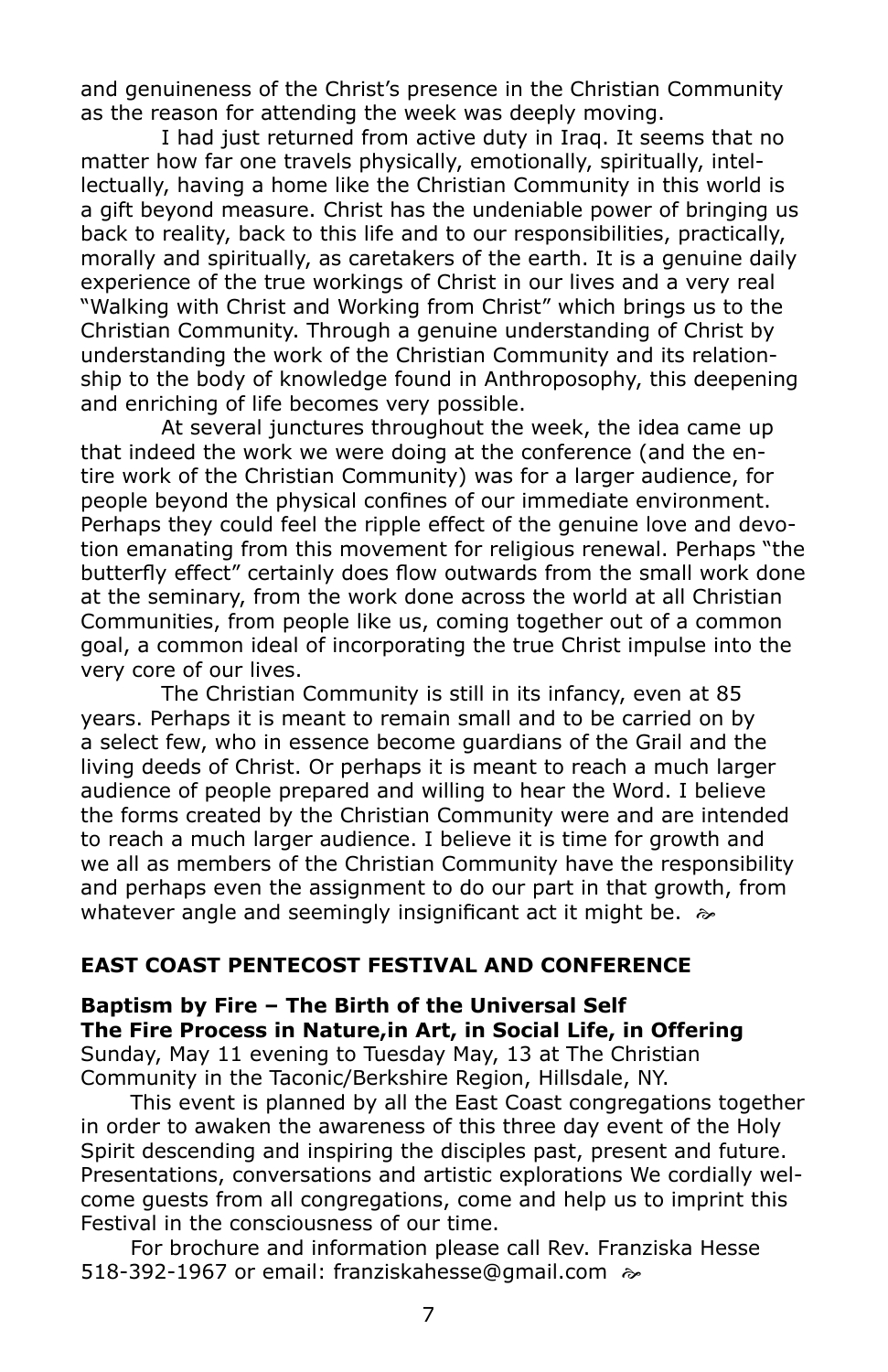## **Open Courses at Our Chicago Seminary**

The open courses make a wonderful retreat week. The cost for a full week including room, breakfast and tuition is \$350.

- Feb. 25 Feb. 29 **The Countenance of Creation Vertical and Horizontal** - Rev. Gisela Wielki •
- March 17 March 22 (Holy Week) **Lazarus Mary Magdalene - Judas and the Mystery of Golgoth**a - Rev. Richard Dancey, Gisela Wielki •
- April 7 April 11 **In Conversation with the Angel Learning to Read in the Biography** - Rev. Reinhard Rumpf, Germany •
- April 14 April 18 **Abraham, Isaac and Jacob The Founding Fathers of Modern Consciousness** - Rev. Inken Koelmel, **Toronto** •
- April 21 April 25 "Only in the contemplation of beauty is human life worth living" - **An Introduction to Plato's Symposium, A Dialogue of Love** - Rev. Julia Polter, Boston •
- April 28 May 2 T**he Lord of the Heavenly Forces on Earth: Ascension and the Four Ethers** - Rev. Richard Dancey •

To register, go to http://www.seminary-chicago.org/ and click on Open Courses to print out the registration form in the brochure, or contact Rev. Gisela Wielki, PO Box 25603, Chicago IL 60625, 773-472-  $7041.$   $\approx$ 

## **Orientation Course on the Vocation of the Priest**

This is a meeting for anyone wishing to learn about the inner and outer work of this vocation, and about the conditions and requirements of the training to become a priest. Pentecost Sunday, May 11, 3:30 - 6:00, at our church in Monsey, NY (near Spring Valley). Contact Daniel Hafner, dhafner1964@hotmail.com, 773-907-2270.

## **Young Adult Conference AT THE SEMINARY IN CHICAGO**

## **Life: Workplace or Playground? The Fulfillment of Humanness.**

June 14 – 19, 2008. Cost: \$75. For more information and to register by June 1st, please contact Gisela Wielki, 773-472 7041, giselawielki@sbcglobal.net.  $\approx$ 

## **Winter Young Adult Conference 2007**

Meaghan Witri

It was a lofty idea: My Way or The Highway: Exploring Fundamentalism in Society and Self. This year's fifth annual Young Adult Conference, held at the Christian Community Chapel in Spring Valley NY, proved to be a gathering which strengthened the forces of youth leadership. We also endeavored to delve into the depths of the con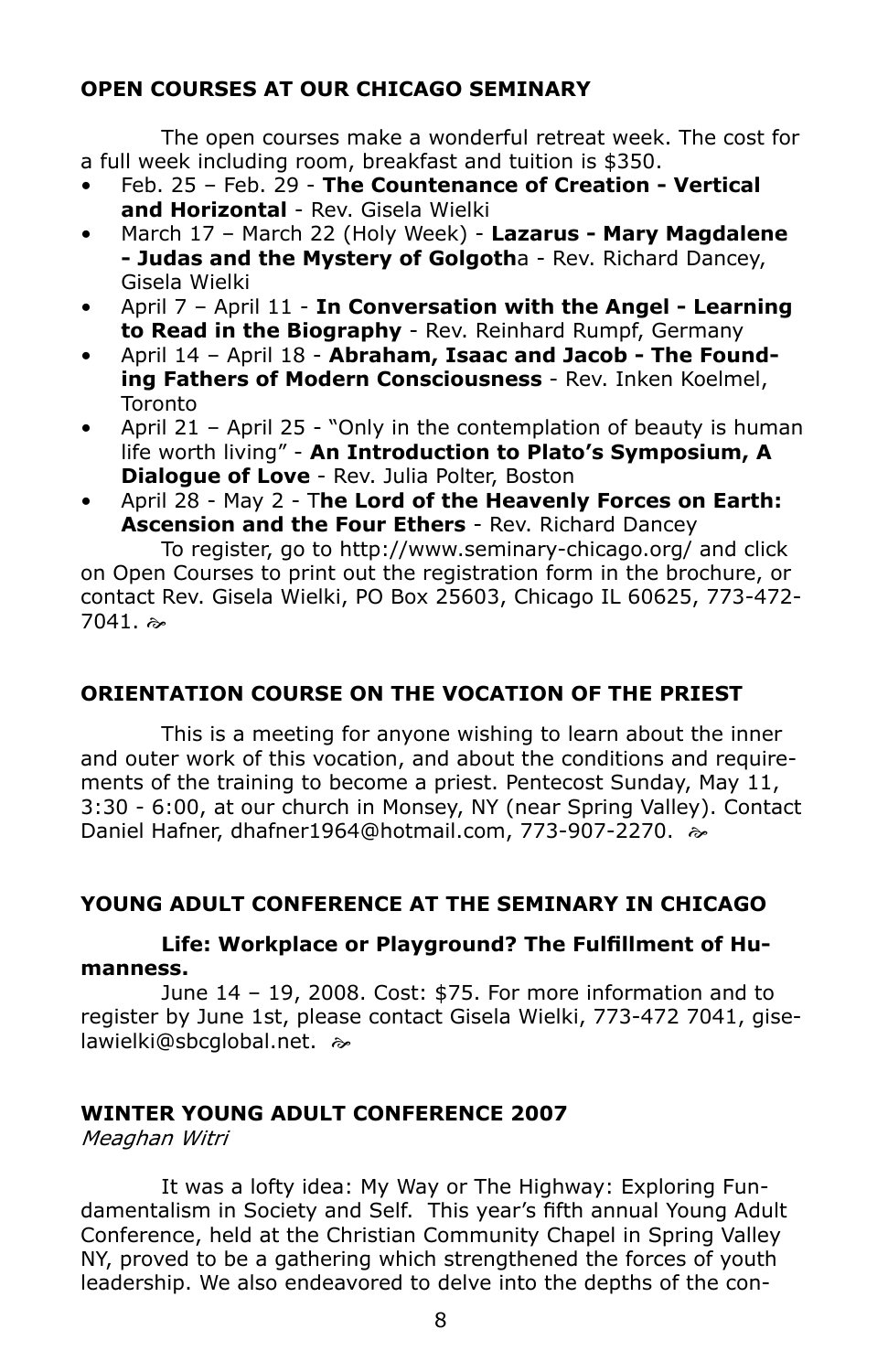temporary religious and spiritual climates of our world. Once again, we had our fearless leaders, Rev. Richard Dancey and Rev. Carol Kelley in attendance. They held the scaffolding in place so that the young people shouldering the conference's logistical trappings could dance freely within the structure the priests provided. We were also graced by Douglas Sloan's presence. The one time Methodist Minister from Kansas and Professor Emeritus from Columbia University brought a knowledge-filled perspective to the group.

This winter marked the first Young Adult Conference that was peer-facilitated and planned. A small committee "met" (mostly via email) throughout the year in order to have the ground plan laid for our work together.

On the first night, Amos Dancey led the circle of forty individuals in a brief folk dance followed by an exercise in Goethean conversation. A solitary candle glowed from its place at the center of the circle. Collectively we brought our attention to qualities of conversation, exercising our listening and focusing our thinking towards the individual speaking. The candle and this exercise served as an anchor to return to when discussions were straying or energy drooped.

Artistic activities ranged from drawing to drama. Improvised music resounded through the halls, while quiet Hallelujahs were carved into the space during a Eurythmy workshop. In the mornings we joined together in song. We spent the afternoons outside with Micah Witri, learning to see more fully by exercising our peripheral vision—Micah reminded us of a long-sung Native American truth: "Now I walk in Beauty. Beauty if before me, Beauty is behind me, above and below me." He named this exercise Owl Eyes. In this way, embracing the fundamentals of our sight lead us to discussions about other sense experiences happening within and around us.

Douglas Sloan offered an overview of fundamentalism in history; its origins across cultures and time. He posited attributes common to all fundamentalist movements and modes of thought. Framing fundamentalism in this way allowed for questions to arise concerning how to move forward, in the world and within ourselves. How do we deal with these overwhelming, often fanatical acts and proclamations in the name of God? In his second talk, Douglas Sloan provided some ways of countering fundamentalism both in the world and the fundamentalist tendencies within ourselves. Drawing from Rudolf Steiner's work, Douglas Sloan reviewed some ways of countering fundamentalism. The first of which is perhaps the loftiest of the group: The transformation of knowing/self. Mr. Sloan added that the spiritual paths of today have to have a transformative effect on science and nature and our ways of knowing - otherwise they're irrelevant. Later, Rev. Richard Dancey echoed this sentiment: "'whatever we do, we should make it radical.'" Rev. Dancey noted that the Latin origin of the word radical is radix which means "root."

Richard Dancey and Carol Kelly spoke about ways to the Christ through willing and thinking. As youthful idealism fades, a move towards achieved idealism becomes necessary. Instead of faith as the basis for religious life, religion must be a life practice. Utilizing the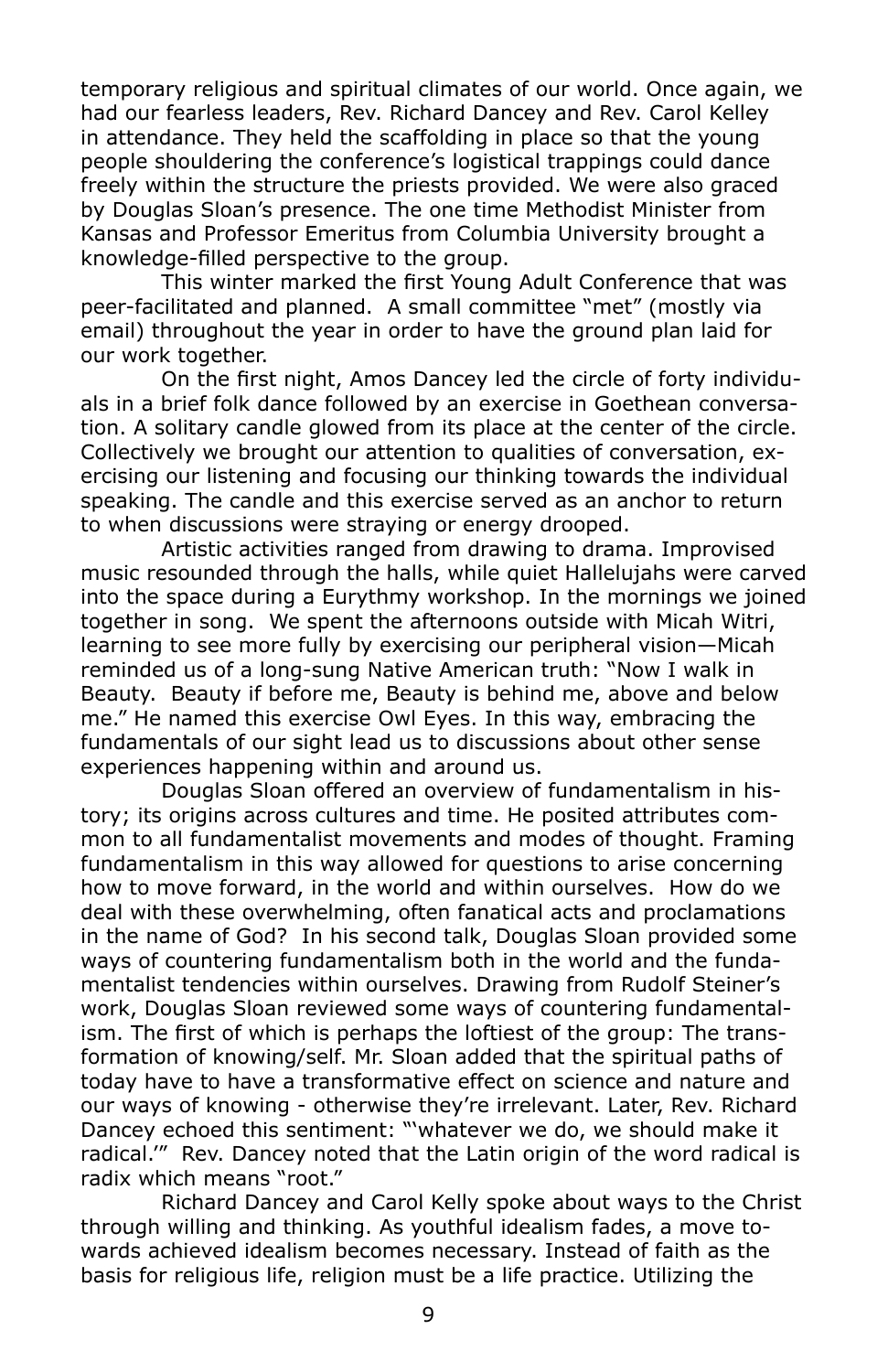words of Henry David Thoreau, "most men live lives of quiet desperation", Rev. Dancey reminded us that moral imagination, and the love of freedom will build religious devotion of the future.

The candle that opened the conference, with its small but penetrating light, remained a source of warmth and quiet strength throughout our time together. Indeed, this light has been kindled within us and, if we can patiently protect the flame, it will carry us until next year. At the darkest time of the year we will, once again, gather to continue on our spiritual paths to radically pursue transformation of self in order to affect change in the world.  $\gg$ 

## **Altar Picture Conference 2008**

An **Altar Picture Conference** for priests and painters will take place on August 21-23, 2008 in Hillsdale, New York. As in past years this conference provides an opportunity for priests and painters to work together exploring topics related to the altar picture. For information you may contact Rev. Julia Polter 617-522-2972, Jason Healy 413- 977-2402 (mail@jasonhealy.com), or Laura Summer 518-672-7302 (laurasummer@taconic.net). To register please contact Laura Summer.

## **Colors--One at a time and all together**

Whatever your path in life, if you are wishing for a retreat from your usual responsibilities, this course will provide an oasis filled with color, light and movement. This **weeklong course exploring the nature of color** will work with each color individually and then bring them in combinations we will experience their healing and enlivening possibilities. We will work with watercolor, pastel, collage and block printing. Each morning we will begin with color eurythmy and each evening we will do Goethean color experiments.

If you are a Waldorf class teacher, a handwork teacher, an arts teacher, if color is a part of your work, this course will deepen your perception of the reality of color and give you many techniques, in many media, to work with.

July 6 – 11, 2008, Hillsdale, New York. Tuition: sliding scale \$300-\$400. For information and registration contact: Laura Summer 518-672-7302, 651 Harlemville Road, Hillsdale, NY 12529. laurasummer@taconic.net. a

### **Toward Genuine Tuning, 2008**

The second annual **Toward Genuine Tuning Conference** will take place Thurs. eve. through Sun midday, May 8-11, in Spring Valley, N.Y. We will experience and work with the new way of tuning developed by Maria Renold on the basis of suggestions by Rudolf Steiner. There will be sessions devoted to supervised practical application.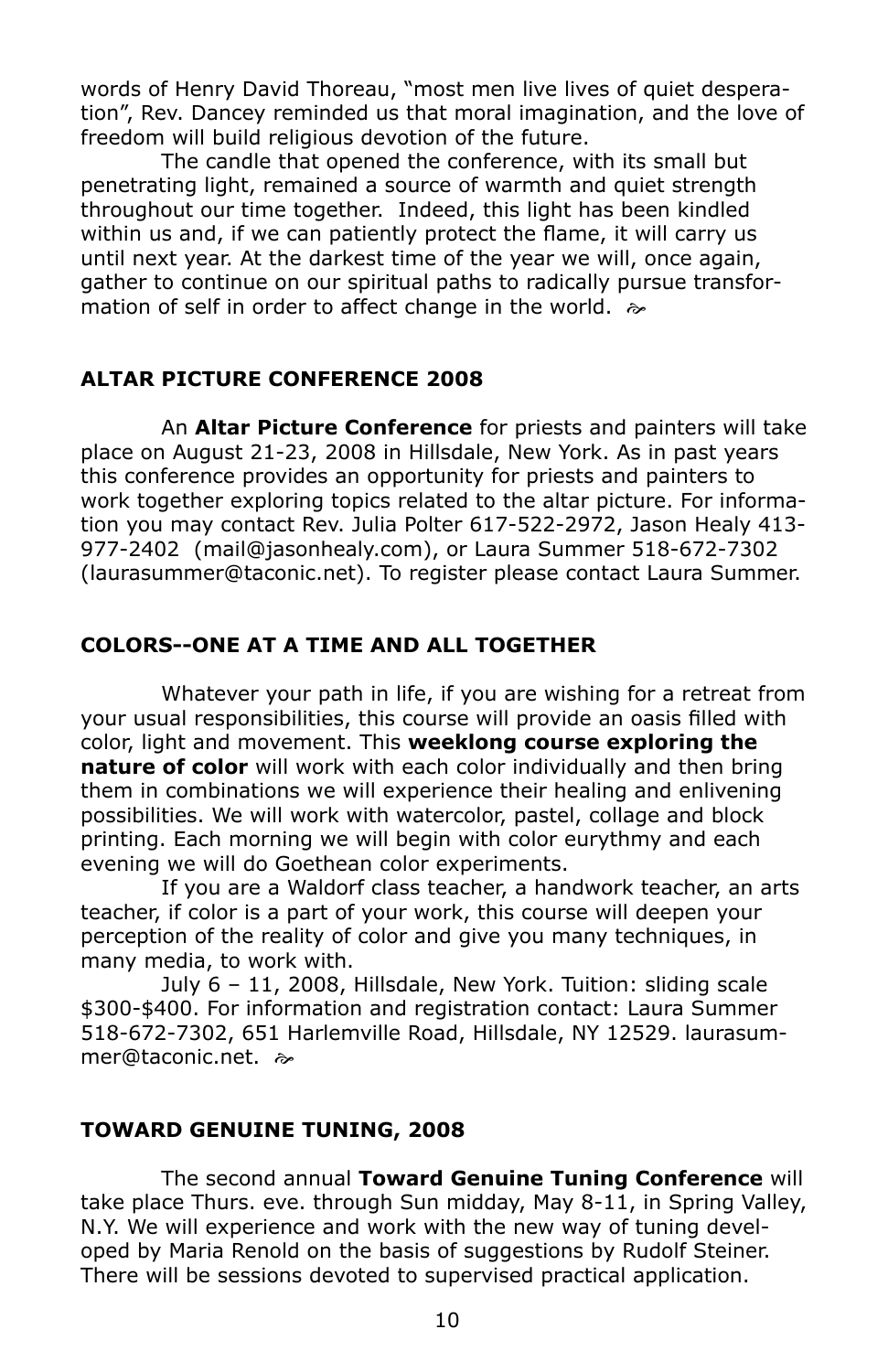Bevis Stevens will again lead the conference collaborating with Paul Davis and Daniel Hafner. The Light Eurythmy ensemble from Dornach, Switzerland, will also perform. Also in Spring Valley on the same weekend, Thomas Sutter, founder of the troupe, will lead a workshop on Lighting for Eurythmy Performance which he has developed out of suggestions by Rudolf Steiner while working as lighting director for and member of the Goetheanum Stage Group in Dornach. Contact Daniel Hafner, 610-293-6484, DHafner1964@hotmail.com or Laura Langford-Schnur, 845-469-2227.LangfordSchnur@frontiernet.net. a>

### **Two North Americans to be Ordained**

Two North Americans are being ordained in Stuttgart, Germany. Liza Joy Marcato started her training in Chicago in the fall of 2004 and is the first Chicago seminary student to be ordained. Her ordination will take place on Saturday, February 16, 2008. Ben Black will be ordained on Feb 17. A report of the ordination itself with pictures will appear in the next issue.  $\approx$ 

## **The 85th Anniversary of the Christian Community**

A Story of One of the Founders Marcus Knausenberger

Imagine a bustling university campus set in a beautiful old city in the fall. Students stream to and from their classes. Clusters of young folk converse on streets or sit chattering under a colorful canopy of trees in the park. A lazy river meanders through the center of the city and tourists sit in its cafés and shop on its cobblestone streets. Through these streets a young man is walking briskly, threading his way through the crowds. Around his left shoulder is slung an attaché case, heavy with books and papers. In his hands he carries a roll of pamphlets. He moves quickly and purposefully, pausing only for short periods of time to post the pamphlets he is carrying on the many bulletin boards, in cafés and other establishments where public notices can be made. It is Gottfried Husemann, a nineteen year old theology cum chemistry student and one of the soonto-be founders of the Christian Community. He has just returned from a conference in Dornach, Switzerland where the (first) Goetheanum officially opened its doors and where his earliest encounters with Anthroposophy, as well as with the personality of Rudolf Steiner, took place. Returning now to his studies, his entire being is ablaze with the implications of what he has heard there.

This becomes obvious when we read the pamphlet which Husemann was busy posting throughout this university town. On it is written in bold letters: The Fault of the German University in the Decline of Western Civilization; A Lecture by Gottfried Husemann, Schiller Hall. Clearly, this young man felt he had something important to say. Understandably, this pamphlet polarized the University into two parties: those who lauded Husemann's brazen courage for daring to be so outspoken, and those who thought he was simply an outrageous dilettante vying for attention. The